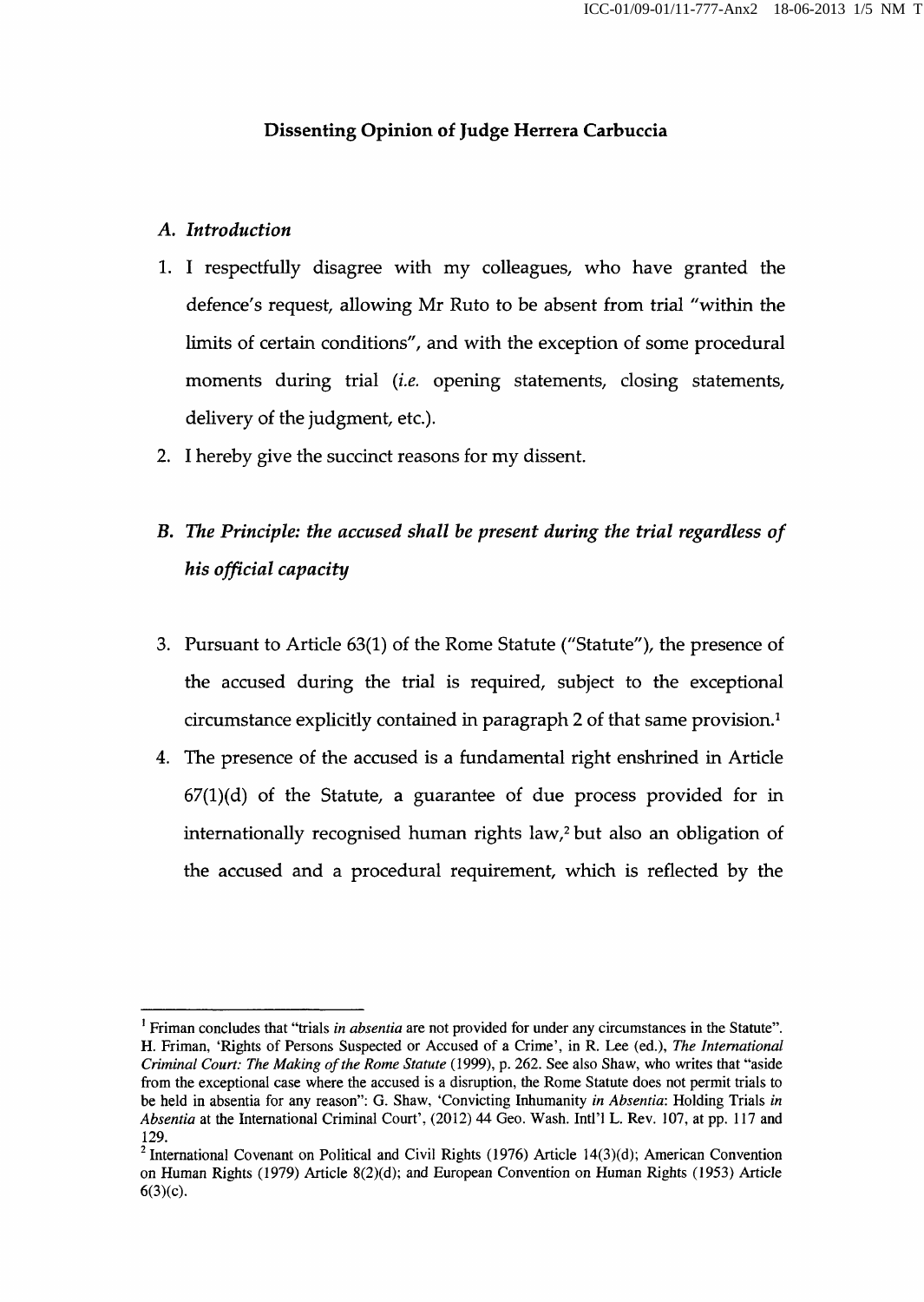word "shall" used in Article 63(1) of the Statute, denoting a requirement and not an option.<sup>3</sup>

- 5. The unequivocal wording of Article 63(1) of the Statute contrasts with Article  $61(2)(a)$  of the Statute, which clearly stipulates that the suspect may waive his or her right to be present at the confirmation of charges hearing. Moreover, Rules 123, 124, 125 and 126 of the Rules of Procedure and Evidence are detailed provisions which set the strict legal framework in which the confirmation of charges can be held in the absence of the suspect. No such provisions exist for trial because this is clearly ruled out in Article 63(1) of the Rome Statute, subject to the one exception of the disruptive accused person. This reflects the distinct nature of these two stages in the proceedings. The confirmation of charges hearing is limited in scope, and has a lower evidentiary threshold. In fact, the decision of the Pre-Trial Chamber is not per se an appealable decision.<sup>4</sup> On the contrary, trial proceedings are broader in scope, have the highest evidentiary threshold, and are in essence, of an oral and adversarial nature. Moreover, all decisions taken under Articles 74, 75 and 76 of the Statute are automatically appealable, which reflects their significance and potential impact on the rights of the accused person.
- 6. Pursuant to Article 64 of the Statute, the Chamber shall exercise its functions in accordance with the Statute, in a fair and impartial manner, and thus require the presence of the accused during the entirety of the trial proceedings. The interests of the victims and those of the Prosecution are aligned in this regard, as the absence of the accused could significantly affect the fairness of the proceedings.

 $3$  The official Spanish version of the Statute provides "El acusado estará presente durante el juicio". If this were a possibility and not a requirement. Article  $63(1)$  of the Statute would read in Spanish "*El* acusado podrá estar presente durante el juicio". Likewise, the official French version of the Statute reads: "L'accusé est présent à son procès", which also reflects the compulsory nature of the provision.  $4$  Article 82(1)(d) of the Statute.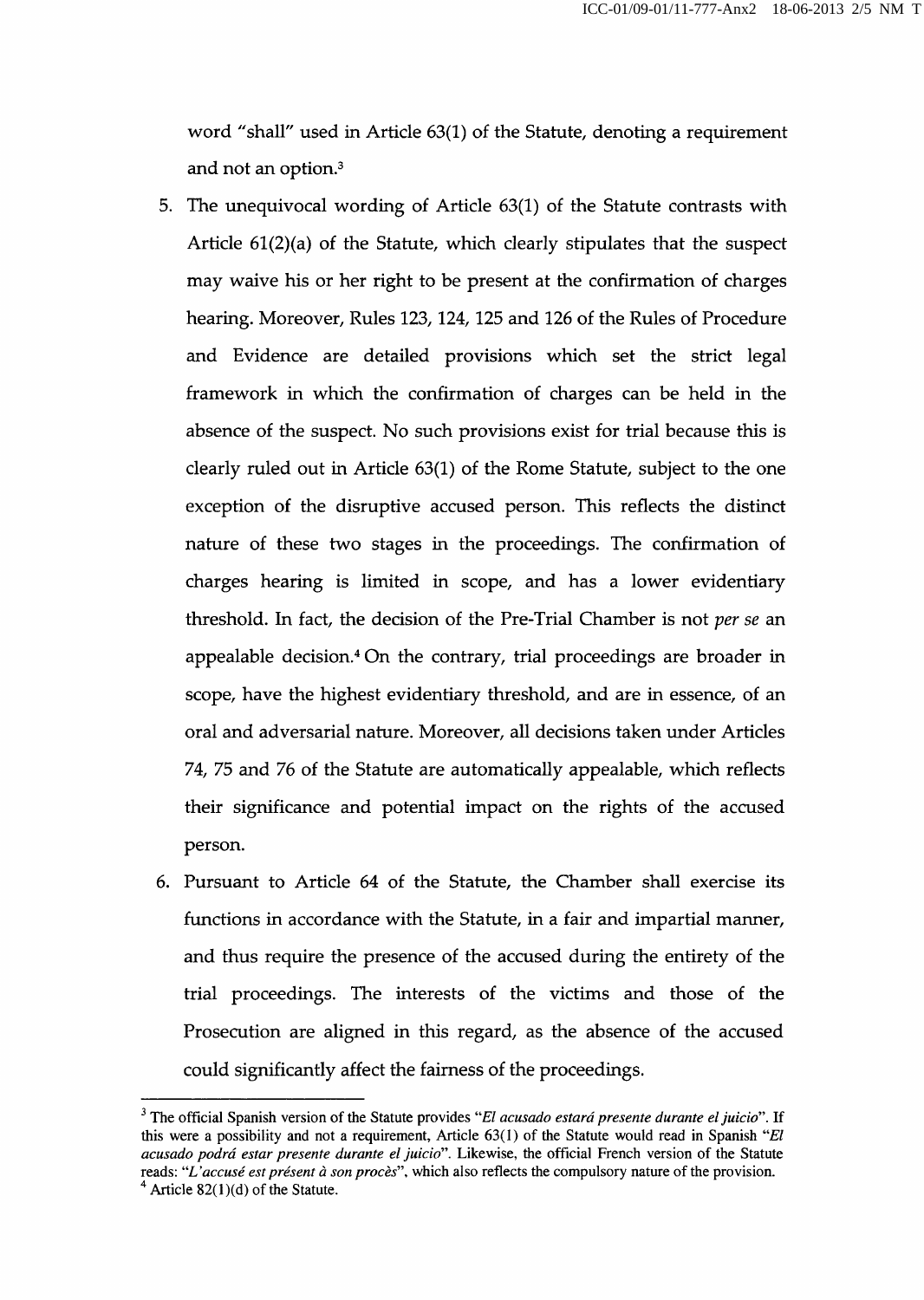- 7. The Chamber has the duty to ensure that all accused are treated fairly and impartially. Pursuant to Article 21(3) of the Statute, all accused must be treated equally, without making any adverse distinction founded on grounds such as gender, age, race, colour, language, religion or belief, political or other opinion, national, ethnic or social origin, wealth birth or other status. Moreover, the first sentence of Article 27 of the Statute clearly states that the "Statute shall apply equally to all persons without any [favourable or unfavourable] distinction based on official capacity". Article 63(1) of the Statute mandates that the "accused shall be present at trial". Read jointly, these two provisions dictate that all accused persons shall be present at trial, regardless of their official capacity. Pursuant to the above Statutory provisions, as well as internationally recognised human rights,<sup>5</sup> all persons shall be equal before courts and tribunals and no accused should be accorded privileged treatment, as equality under the law is a fundamental value of the administration of justice. Mr Ruto should not be given a different legal status on the basis of his personal position as Deputy President of the Republic of Kenya.
- 8. I also consider that it is in the best interests of the accused to be physically present in court. International criminal trials are complex in nature and proceedings may evolve unexpectedly, beyond any projection the accused or his counsel may have at this moment in time, when the trial has not yet commenced. The presence of the accused is thus essential, as only he can instruct his counsel at all stages of the trial proceedings.<sup>6</sup>

 $<sup>5</sup>$  See International Covenant on Civil and Political Rights (1976), Article 14(1).</sup>

 $<sup>6</sup>$  See for example the complex and extended case history of the case against Thomas Lubanga before</sup> this Court. Trial Chamber I, Judgment pursuant to Article 74 of the Statute, 14 March 2012, ICC-01/04-01/06-2842, paras 10-21.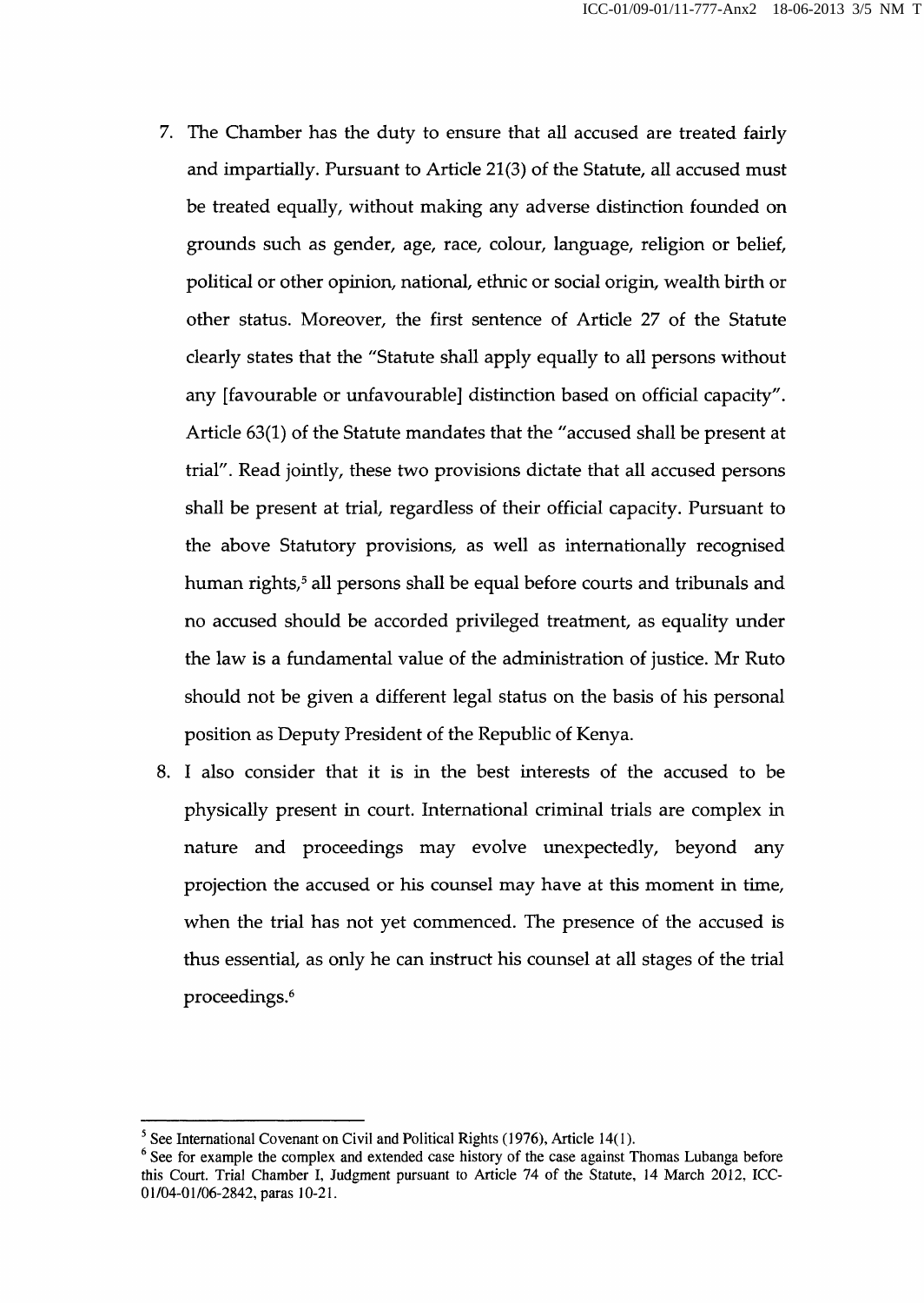## c. The Exception: the accused may be absent during specific moments during trial, if certain conditions are met

- 9, Notwithstanding the general principle above, taking into consideration Mr Ruto's personal circumstances, $<sup>7</sup>$  as well as the fact that he has</sup> voluntarily appeared before this Court on several occasions, I consider that Mr Ruto's absence may be permissible in some specific and limited instances, where objective and reasonable circumstances exists, and only if the accused personally requests authorisation for his absence to the Chamber.<sup>8</sup>
- 10. Pursuant to Article 64(2) of the Statute, the Chamber could grant such an exceptional procedural measure, insofar as the absence of the accused does not affect the fairness and expeditiousness of the proceedings. Moreover, in accordance with Article 67 of the Statute, the Chamber must determine in each instance that the accused's decision to be absent from trial has been made voluntarily, knowingly and unequivocally. This determination cannot be made in abstracto, for the entirety of the trial proceedings, but must be evaluated on a case-by-case basis, taking into consideration the specific circumstances of particular stages of the trial proceedings and the impact that these may have on the fundamental rights of the accused enshrined in Article 67 of the Statute. In essence, to grant a "once and for all" request of the accused to waive his right to be present in trial would be contrary to the Chamber's duty to safeguard the rights of the accused at all stages of the trial proceedings and to ensure that the trial is fair.

 $^7$  Defence Request pursuant to Article 63(1) of the Rome Statute, 17 April 2013, ICC-01/09-01/11-685, para. 3.

See for example Prosecutor v Bemba, Transcript of 7 November 2011, ICC-01/05-01/08-T-183-Red-ENG, pages 1-2; Prosecutor v Gbagbo, Decision on the fitness of Laurent Gbagbo to take part in the proceedings before this Court, 2 November 2012, ICC-02/11-01/11-286-Red.